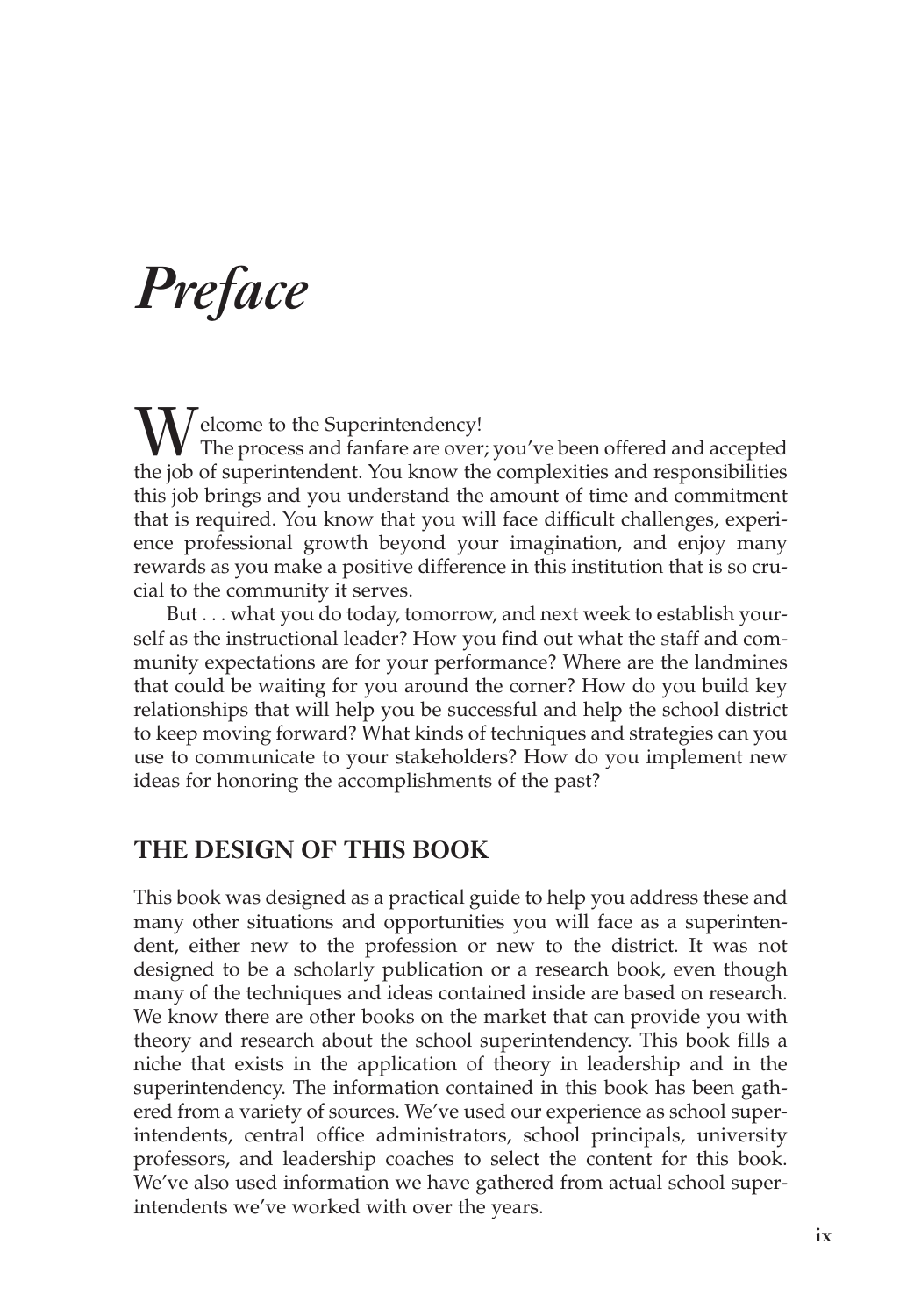## **Who is this book designed for?**

This book was primarily designed to assist leaders who are new to the superintendency; however, an interesting situation arose during the peer review process of our initial manuscript. Many of the reviewers were veteran school superintendents and they mentioned to us that there were ideas and strategies in the manuscript they found to be helpful reminders for them as they thought about getting ready for the upcoming year or were assuming new positions. Several reviewers also said the book would be a good source of information for those superintendents with some experience who are new to a district*.* In light of this feedback the book provides strategies and concepts that both superintendents and aspiring superintendents will find helpful.

### **Limitations of this Book**

Even with the comprehensive information provided, this book is somewhat limited in its approach. Leadership can be a complicated and district-specific endeavor. Some of the strategies outlined may not work in your particular situation or may need to be adjusted or modified to fit your specific situation. Because we have chosen to discuss a wide range of topics, we may not have addressed some of the topics in great depth. If you have particular needs that go beyond what we have provided related to a certain leadership behavior, you may need to consult other sources for assistance. We have tried to cover the major bases in relation to your needs for the first few years of your superintendency, but we know that it is impossible to provide every single resource new superintendents may need to be successful. Please keep the following in mind as you use this book:

- Even though the strategies and ideas outlined here have worked for others, they may need modification to work in your setting.
- Some of the strategies and ideas in this book fit better for some leadership styles than others. Carefully assess your own leadership style and see how you think it would fit within your selected strategy.
- The idea or strategy you are considering may be something entirely different than what your school district and its stakeholders have experienced in the past. In order to prepare them for this new way of thinking you may need to gradually get them ready for the new behavior. It may be necessary to "stage" or implement the strategy slowly.